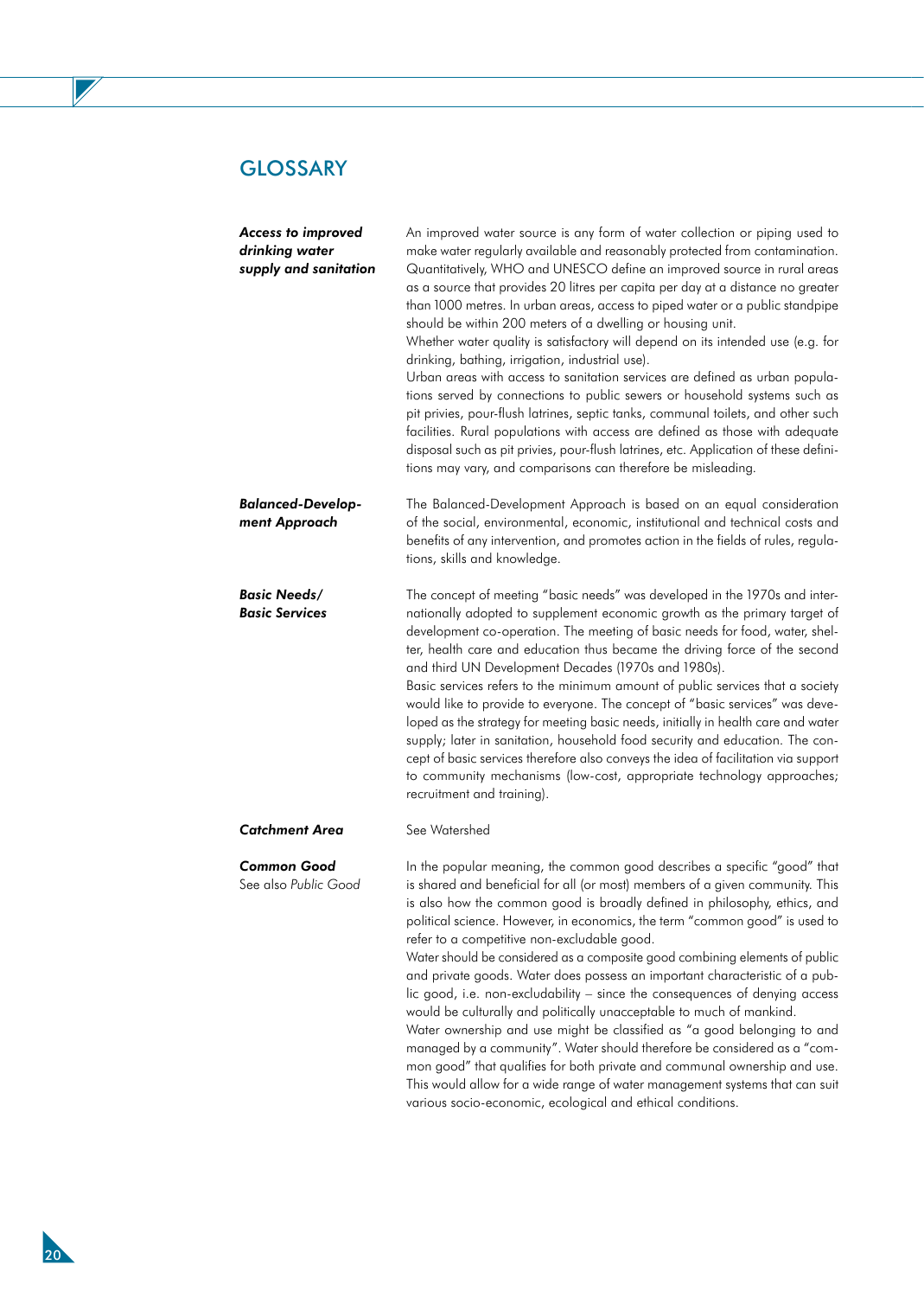$\overline{\phantom{a}}$ 

| Cost Recovery,<br>sustainable              | Sustainable cost recovery relies on a series of factors that range from tariff de-<br>sign to the design of an appropriate strategy, the application of sound financial<br>management principles, the optimisation of costs and the promotion of willing-<br>ness to pay. According ADB, goals of cost recovery include good governance,<br>financial sustainability, distributive justice, economic efficiency, and fair pricing.<br>However, sustainability for SDC also necessitates that the ecological objectives<br>of safeguarding the resource base are included in these goals.                                                                                                                                                                                                                                                                                                                                                                                                                            |
|--------------------------------------------|---------------------------------------------------------------------------------------------------------------------------------------------------------------------------------------------------------------------------------------------------------------------------------------------------------------------------------------------------------------------------------------------------------------------------------------------------------------------------------------------------------------------------------------------------------------------------------------------------------------------------------------------------------------------------------------------------------------------------------------------------------------------------------------------------------------------------------------------------------------------------------------------------------------------------------------------------------------------------------------------------------------------|
| <b>Demand Responsive</b><br>Approach (DRA) | This approach requires that consumers be involved in selecting, financing,<br>implementing and managing water and sanitation services that meet their<br>demands and be willing to pay. Community members make informed choices<br>on: whether to participate in a project; technology and service level options<br>based on willingness to pay; when and how their services are delivered; how<br>funds are managed and accounted for; and how their services are operated<br>and maintained. Government plays a facilitative role, sets clear national poli-<br>cies and strategies, encourages broad stakeholder consultation, and facili-<br>tates capacity building and learning. An enabling environment is created for<br>the participation of a wide range of providers of goods, services and technical<br>assistance to communities. An adequate flow of information is provided to the<br>community, and procedures are adopted for facilitating decisions on collective<br>action within the community. |
| <b>Drainage Basin</b>                      | See Watershed                                                                                                                                                                                                                                                                                                                                                                                                                                                                                                                                                                                                                                                                                                                                                                                                                                                                                                                                                                                                       |
| <b>Drinking Water, safe</b>                | Safe drinking water includes treated surface water and untreated water from<br>protected springs, boreholes, and sanitary wells. WHO's norms for drinking-<br>water quality go back to 1958. An established goal of WHO and its Member<br>States is that: "all people, whatever their stage of development and their social<br>and economic conditions have the right to have access to an adequate supply<br>of safe drinking-water". In this context, "safe" refers to a water supply with a<br>quality that does not represent a significant health risk, is of sufficient quantity<br>to meet all domestic needs, is available continuously, is available to all the<br>population, and is affordable.                                                                                                                                                                                                                                                                                                          |
| <b>Ecosan Approach</b>                     | Ecological sanitation can be viewed as a three-step process consisting of<br>containment, sanitization and recycling of human excreta. The objective is to<br>protect human health and the environment while reducing the use of water in<br>sanitation systems and to recycle nutrients to help reduce the need for artificial<br>fertilizers in agriculture.                                                                                                                                                                                                                                                                                                                                                                                                                                                                                                                                                                                                                                                      |
| <b>Ecosystem Approach</b>                  | In relation to water, the ecosystem approach is concerned with conservation,<br>sustainable use and integrated management of ecosystems such as wetlands,<br>forests and soils that capture, filter, store and distribute water. Its specific aims<br>are to: (1) maintain ecosystem functions and services; (2) support livelihoods;<br>(3) ensure equitable sharing of benefits amongst stakeholders; (4) promote<br>adaptive management to enable people to make informed choices; (5) decen-<br>tralize management, to empower people to manage their own resources; and<br>(6) foster intersectoral cooperation, to achieve greater effectiveness through<br>partnerships.                                                                                                                                                                                                                                                                                                                                     |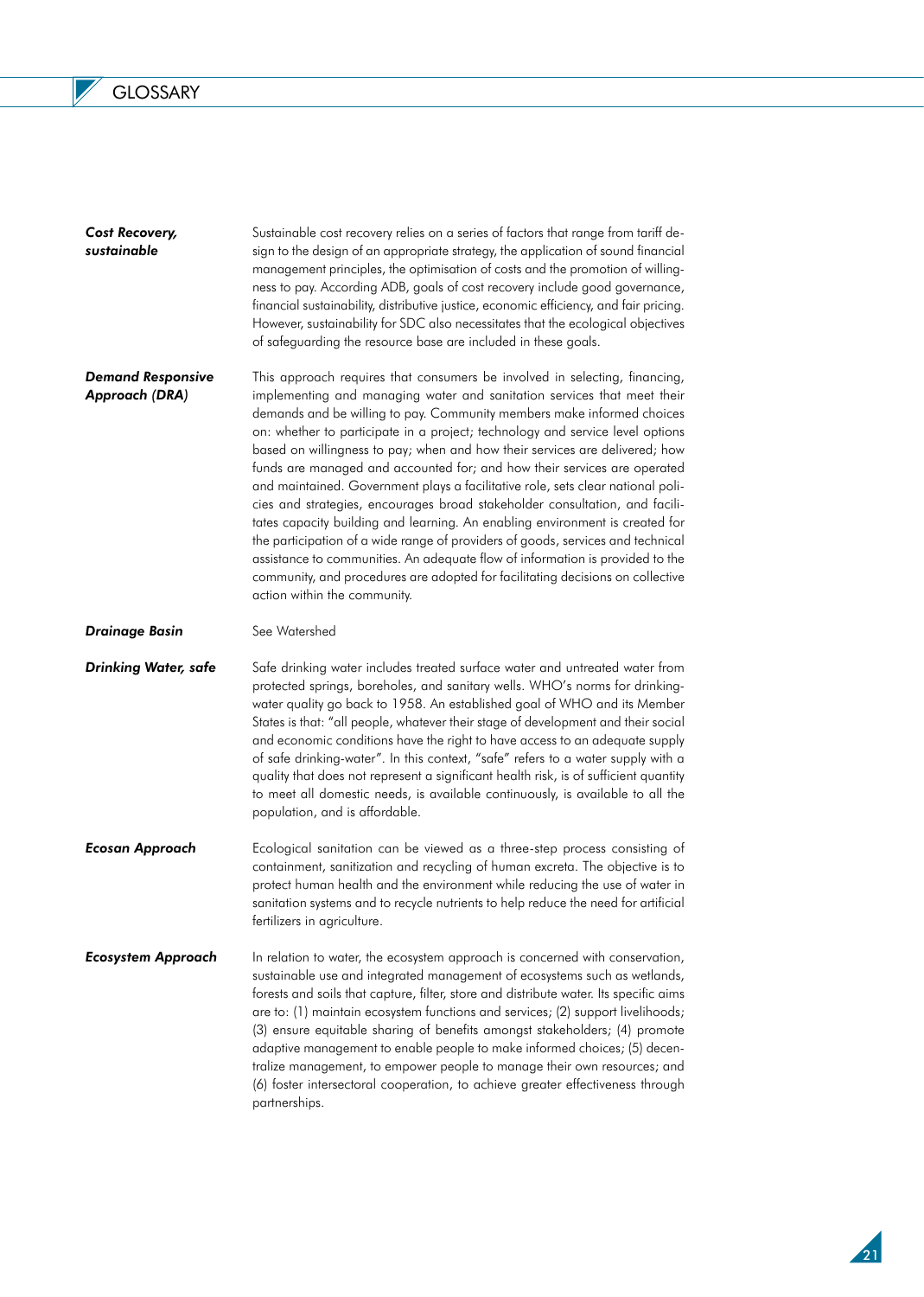$\overline{\phantom{a}}$ 

| <b>Environmental</b><br>Sanitation/<br><b>Ecological Sanitation</b>  | Environmental sanitation (ES) involves interventions to reduce peoples ex-<br>posure to disease by creating a hygienic environment. This usually includes<br>disposal of or hygienic management of excreta, refuse, wastewater and storm<br>water, the control of disease vectors, and the provision of facilities for personal<br>and domestic hygiene. Ecological sanitation technologies take the princi-<br>ple of environmental sanitation a step further, as it is structured on recycling<br>principles and aims to maintain a closed eco-cycle. It is also a low-energy<br>approach that uses natural processes.                                                                                                                                                                                                                                                                                                                                                                                                                                                                                                     |
|----------------------------------------------------------------------|------------------------------------------------------------------------------------------------------------------------------------------------------------------------------------------------------------------------------------------------------------------------------------------------------------------------------------------------------------------------------------------------------------------------------------------------------------------------------------------------------------------------------------------------------------------------------------------------------------------------------------------------------------------------------------------------------------------------------------------------------------------------------------------------------------------------------------------------------------------------------------------------------------------------------------------------------------------------------------------------------------------------------------------------------------------------------------------------------------------------------|
| <b>Environmental</b><br><b>Diseases</b>                              | Environmental diseases are diseases caused by environmental risks. Accord-<br>ing WHO, childrens health is endangered by six groups of risks: household<br>water scarcity, hygiene and sanitation, air pollution, disease vectors, chemical<br>hazards, and unintentional injuries (accidents). Diarrhoea, caused by unsafe<br>water, is the second biggest child-killer in the world. Vector-borne diseases<br>include malaria (with over a million deaths a year, mainly of children under<br>five), lymphatic filariasis, schistosomiasis, dengue fever and others.                                                                                                                                                                                                                                                                                                                                                                                                                                                                                                                                                       |
| <b>Environmental Flows</b>                                           | "Enough water is left in our rivers and lakes, which is managed to ensure<br>downstream environmental, social and economic benefits." Source: Flow, the<br>essentials of environmental flows, (IUCN 2003).                                                                                                                                                                                                                                                                                                                                                                                                                                                                                                                                                                                                                                                                                                                                                                                                                                                                                                                   |
| <b>Farming</b>                                                       | The practice of cultivating the land, raising stock, and fishery practices. Farm-<br>ing includes occupations and income-generating activities from cultivation,<br>animal husbandry, arboriculture, fish farming, horticulture and home garden-<br>ing of vegetables, fruit trees and flowers.                                                                                                                                                                                                                                                                                                                                                                                                                                                                                                                                                                                                                                                                                                                                                                                                                              |
| <b>Freshwater</b>                                                    | Naturally occurring water having a low concentration of salts, which is often<br>suitable for abstraction and treatment to produce water for domestic, agricul-<br>tural and industrial uses.                                                                                                                                                                                                                                                                                                                                                                                                                                                                                                                                                                                                                                                                                                                                                                                                                                                                                                                                |
| <b>Global Public Good</b><br>See also Common Good<br>and Public Good | A global public good is a public good with benefits that are strongly universal<br>in terms of countries (covering more than one group of countries), people<br>(accruing to several, preferably all, population groups), and generations (ex-<br>tending to both current and future generations, or at least meeting the needs<br>of current generations without foreclosing development options for future<br>generations).                                                                                                                                                                                                                                                                                                                                                                                                                                                                                                                                                                                                                                                                                                |
| Good Water Govern-<br>ance                                           | Good governance exists when interrelations and division of roles between<br>the state, civil society and the private sector are based upon participation,<br>transparency, non-discrimination, and the effectiveness and reliability of pub-<br>lic affairs. As a basic source of life, water resources must be governed within<br>a framework of shared responsibility, involving an obligation on the part of<br>all people and institutions, both individually and collectively, to value and<br>protect them.<br>Local authorities must lead the movement for responsible water governance.<br>While water resources are amenable to public, community or private man-<br>agement, they need to be controlled, secured and governed by accountable<br>public authorities, or by recognized indigenous or traditional authorities. In or-<br>der to promote responsible water governance, governments must support the<br>participation of all stakeholders as partners, with full information, in protecting<br>watershed areas and in determining the water and environmental sanitation<br>services that they receive. |

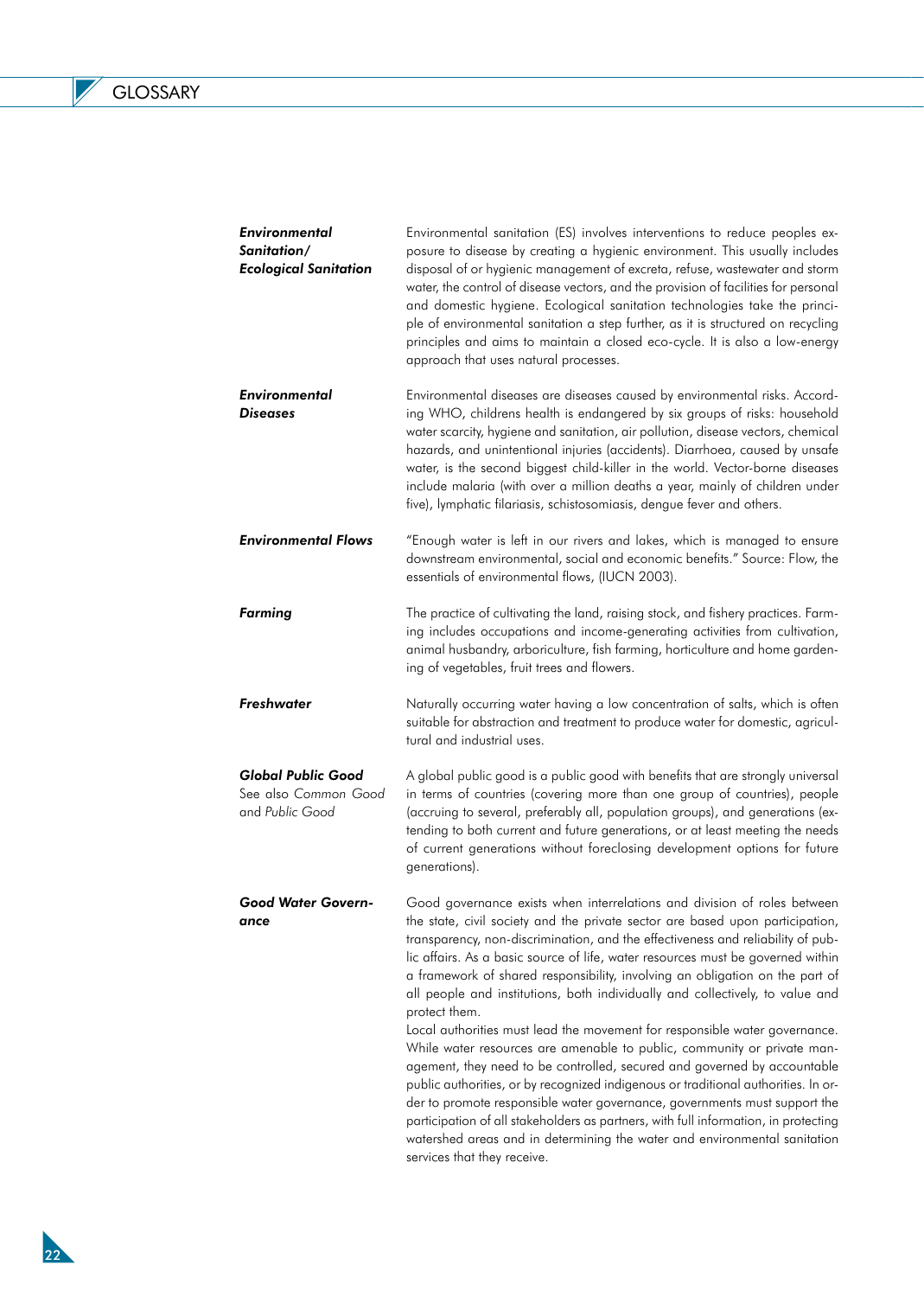*Household-Centred Environmental Sanitation (HCES)*

*Human Right* 

*Water as a Human Right*

HCES is an approach to planning environmental sanitation services to overcome the shortcomings of conventional services through two components: the household as a focal point, and a Circular System of Resource Management (CSRM). The CSRM emphasizes water conservation, recycling, and reuse, as waste is a misplaced resource and using it reduces downstream pollution.

The right to water is implied in Article 25 of the Universal Declaration of Human Rights: "Everyone has the right to a standard of living adequate for the health and well-being of himself and of his family". The right to water entitles every human being to sufficient, safe, accessible and affordable water. This right must be enjoyed equally and without discrimination by women and men. Human rights chiefly concern the relationship between the individual and the State. Governmental obligations with regard to human rights can broadly be categorized in terms of obligations to respect, protect, and fulfil.

Respect. The obligation to respect requires that States Parties (governments ratifying a treaty) refrain from interfering directly or indirectly with the enjoyment of the right to water.

Protect. The obligation to protect requires that States Parties prevent third parties such as corporations from interfering in any way with the enjoyment of the right to water.

**Fulfil.** The obligation to fulfil requires that States Parties adopt the necessary measures to achieve the full realization of the right to water.

"Water is fundamental for life and health. The human right to water is indispensable for leading a healthy life in human dignity. It is a pre-requisite to the realization of all other human rights." General Comment Nr. 15 of the UN Committee on Economic, Social and Cultural Rights, adopted November 27, 2002.

*Integrated Risk and Disaster Reduction*  Integrated risk and disaster reduction, in addition to post disaster relief, primarily involves prevention of natural disasters. Prevention is an important component in both development cooperation and humanitarian aid. It is a long-term activity that demands coordinated cooperation among various actors. Disaster reduction includes all temporary and permanent measures that aim to prevent the threat of damage or minimize the impacts of a damaging event. It is based on risk assessment, evaluating the potential for damage, and measuring existing risk perception and coping mechanisms (including legislation). In a context where sustainable development is the overall aim, disaster reduction is a continuous process in which measures concerned with prevention, intervention, and reconstruction are equally integrated.

*Integrated Water Resource Management (IWRM)*

IWRM is a process that promotes the coordinated development and management of water, land and related resources in order to maximise economic and social welfare in an equitable manner without compromising the sustainability of vital ecosystems.

The IWRM approach involves: an integrated, trans-sectoral approach to water, the sustainable management of water resources which ensures that water resources are available for future generations; recognition that water is a valuable resource, with its value reflected in how it is used; and a participatory approach to water resources management involving stakeholders, to ensure equity as well as efficiency in water use.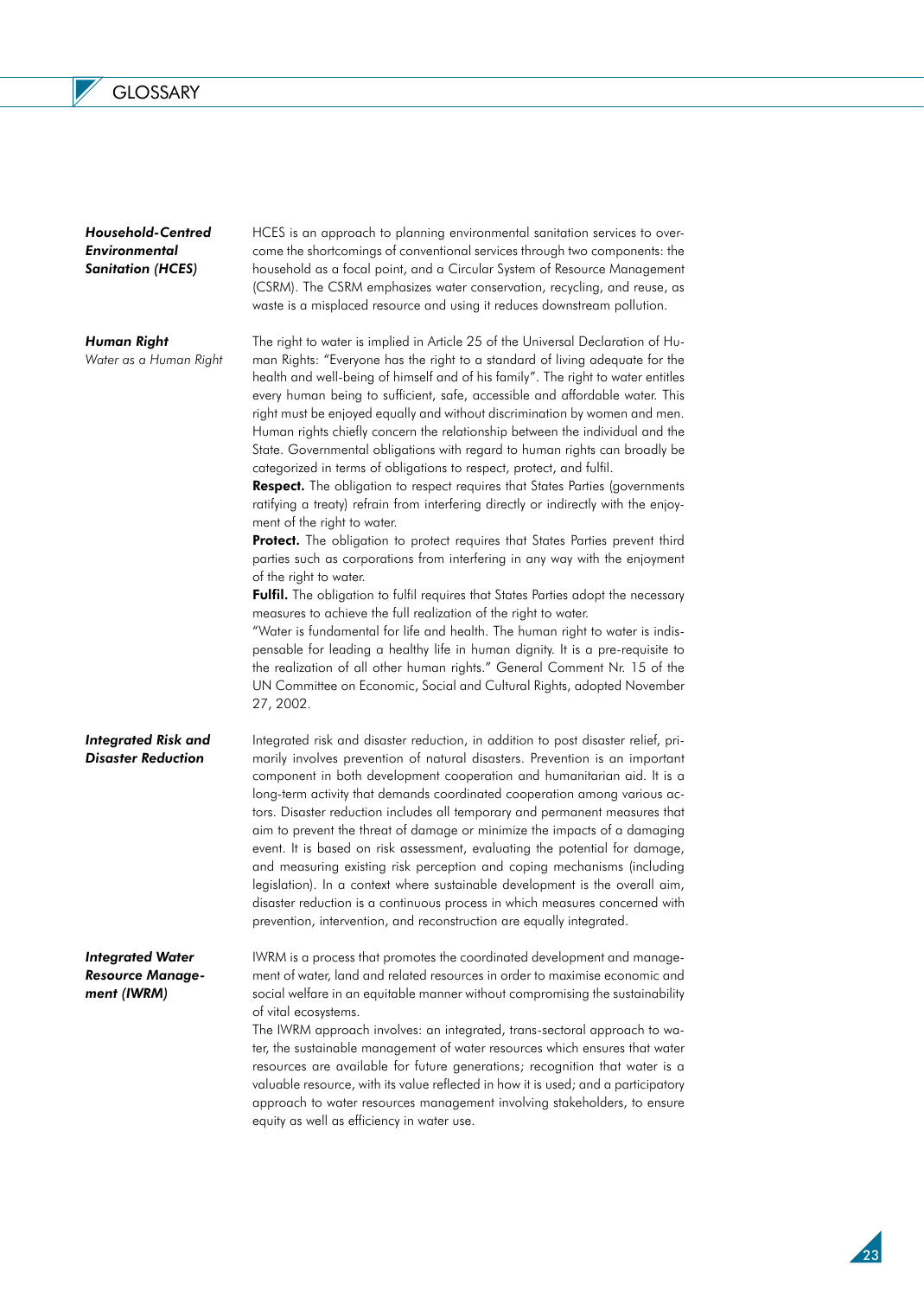$\overline{\phantom{a}}$ 

| <b>Irrigation</b>                                       | The application of water to land for agriculture or landscaping purposes,<br>through human-made systems, to provide for plant water requirements not<br>met by precipitation. There are three broad classes of irrigation systems: (1)<br>gravity flow distribution; (2) pressurized distribution; and (3) drainage control<br>systems.<br>Gravity flow systems convey and distribute water at the field level by a free<br>surface, overland flow regime.<br>Pressurized systems include sprinkler, trickle, and an array of similar sys-<br>tems in which water is conveyed to and distributed over the farmland through<br>pressurized pipe networks.<br>Drainage control systems (subirrigation) are not common but are con-<br>ceptually interesting. Relatively large volumes of water percolate through the<br>root zone and become drainage or groundwater flow. By controlling the flow<br>at critical points, it is possible to raise the level of the groundwater to within<br>reach of crop roots.<br>These individual irrigation systems have a variety of advantages and particular<br>applications. Familiarity with each system is important in order to best satisfy<br>the needs of irrigation projects during project formulation.<br>Low-cost irrigation are systems (traditional or modern) that have relative low<br>labour and capital costs. Examples include simple drip-irrigation kits, treadle<br>pumps, certain rope and washer pumps and other technologies currently<br>under development. |
|---------------------------------------------------------|---------------------------------------------------------------------------------------------------------------------------------------------------------------------------------------------------------------------------------------------------------------------------------------------------------------------------------------------------------------------------------------------------------------------------------------------------------------------------------------------------------------------------------------------------------------------------------------------------------------------------------------------------------------------------------------------------------------------------------------------------------------------------------------------------------------------------------------------------------------------------------------------------------------------------------------------------------------------------------------------------------------------------------------------------------------------------------------------------------------------------------------------------------------------------------------------------------------------------------------------------------------------------------------------------------------------------------------------------------------------------------------------------------------------------------------------------------------------------------------------------------------------------|
| Irrigation,<br>large-scale                              | Large-scale irrigation should be defined not only in terms of size but also by its<br>organisational structure. Characteristics of large-scale irrigation systems are:<br>(1) formal hierarchies of open channels or pipes for delivery of irrigation water<br>and removal of drainage water, (2) formal organisational structures with a<br>legally constituted management institution and (3) central control of operation<br>and management and water allocation and delivery. All formal large-scale<br>irrigation systems comprise four functional components: (1) water source and<br>water capture, (2) water delivery, (3) water use and (4) water disposal.<br>Users of large-scale irrigation systems may be smallholders, as is the case in<br>Egypt and Sudan, where irrigation schemes are large and managed by the<br>government. Some authors consider these schemes as small-scale rather than<br>large-scale because of the small size of the individual holdings.                                                                                                                                                                                                                                                                                                                                                                                                                                                                                                                                       |
| Irrigation,<br>small-scale, Micro-<br><b>Irrigation</b> | Small-scale irrigation applies water to only a fraction of the soil surface, with<br>water delivered to the plant through a network of pipes via drippers, micro<br>sprinklers or bubblers (controlled orifice) outlets. This is often also referred to<br>as micro-irrigation. These techniques contribute to food security and poverty<br>alleviation by improving the water efficiency of irrigation (more crops and<br>jobs per drop) in water-scarce regions, where rain is insufficient. This enables<br>farmers to sustain and even improve the productivity of irrigated agriculture<br>through the mobilization of their own local resources.                                                                                                                                                                                                                                                                                                                                                                                                                                                                                                                                                                                                                                                                                                                                                                                                                                                                    |
| <b>Livelihood Approach</b>                              | The sustainable livelihood approach is an integrated analytical approach to<br>poverty, used in development projects, research and policy-making. Its primary<br>focus is on the needs and the opportunities of the poor as seen by the poor<br>themselves. The starting point for analysis is survival strategies characterised<br>by their diversity, complexity, unpredictability, and dynamics.                                                                                                                                                                                                                                                                                                                                                                                                                                                                                                                                                                                                                                                                                                                                                                                                                                                                                                                                                                                                                                                                                                                       |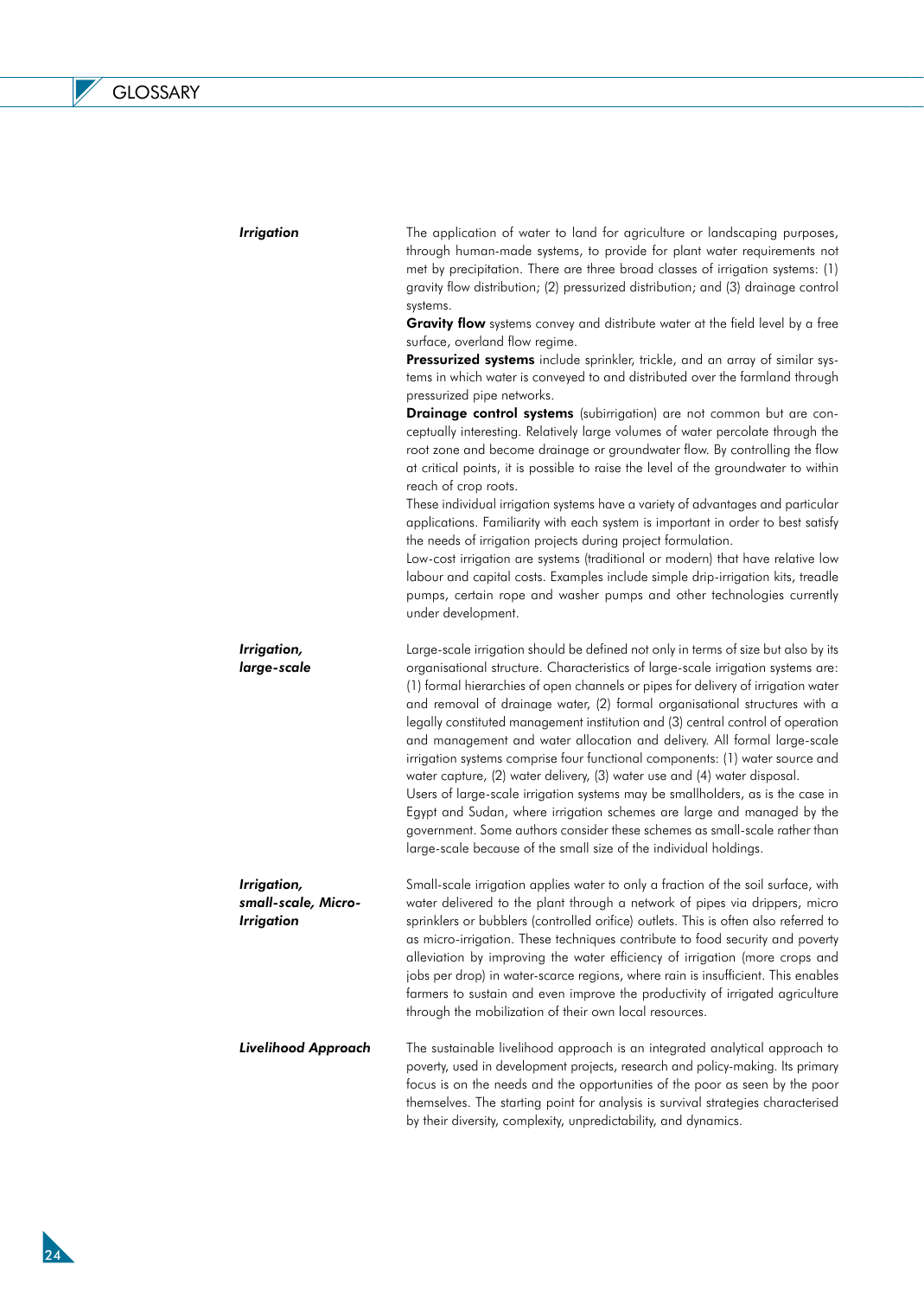$\overline{\phantom{a}}$ 

|                                                       | The aim of the sustainable livelihood approach is to shape measures and<br>policies in a joint process of learning and reflection, including different groups<br>of actors, in order to assist poor people in using their own strengths and<br>potentials while also broadening their options and reducing their exposure to<br>adverse external impacts. Empowerment of the poor is thus a central compo-<br>nent of this approach.<br>A further aim is to minimise both the external and internal negative influences<br>of policies, institutions, etc., that threaten the sustainability of poor people's<br>livelihoods.                                                                                                                                                                                                                                                                                                                                                                                                                                                                                                                                                                                                                                                                                                                                                                                                                                                                                                                                                                                                                                                                                              |
|-------------------------------------------------------|----------------------------------------------------------------------------------------------------------------------------------------------------------------------------------------------------------------------------------------------------------------------------------------------------------------------------------------------------------------------------------------------------------------------------------------------------------------------------------------------------------------------------------------------------------------------------------------------------------------------------------------------------------------------------------------------------------------------------------------------------------------------------------------------------------------------------------------------------------------------------------------------------------------------------------------------------------------------------------------------------------------------------------------------------------------------------------------------------------------------------------------------------------------------------------------------------------------------------------------------------------------------------------------------------------------------------------------------------------------------------------------------------------------------------------------------------------------------------------------------------------------------------------------------------------------------------------------------------------------------------------------------------------------------------------------------------------------------------|
| <b>More Crops and</b><br>Jobs per Drop                | The "more crops and jobs per drop" strategy is in line with the objectives of<br>the World Water Vision presented at the Second World Water Forum in The<br>Hague, March 2000. It is also one of the primary objectives of integrated wa-<br>ter resource management. It implies greater food production per unit of water<br>applied, and thus more sustainable livelihoods for women and men through<br>ensured access for all to the food required for healthy and productive lives.<br>Maximising water productivity means not only maximising agricultural produc-<br>tion per drop of water but also maximising the number of rural jobs that can<br>be created with limited water resources. The value of water, in other words, is<br>both the food it can produce and the income it can create.<br>For SDC the "More Crops and Jobs per Drop" concept is only acceptable<br>if it takes into account environmental and social aspects, both of which are<br>prerequisites to achieve sustainability.                                                                                                                                                                                                                                                                                                                                                                                                                                                                                                                                                                                                                                                                                                              |
| <b>Payments for Environ-</b><br>mental Services (PES) | Environmental services are generated by natural assets (sun, soil, water, plants,<br>other living organisms and the atmosphere) and their interaction, providing hu-<br>mankind with economic, ecological and socio-cultural benefits. They include:<br>Provisioning services: The products obtained from ecosystems, including,<br>for example, genetic resources, food and fibre, and fresh water.<br>Regulating services: The benefits obtained from the regulation of ecosys-<br>tem processes, including, for example, the regulation of climate, water, and<br>some human diseases.<br><b>Cultural services:</b> The non-material benefits people obtain from ecosystems<br>through spiritual enrichment, cognitive development, reflection, recreation,<br>and aesthetic experience, including, e.g., knowledge systems, social relations,<br>and aesthetic values.<br>Supporting service: Ecosystem services that are necessary for the produc-<br>tion of all other ecosystem services. Some examples include biomass produc-<br>tion, production of atmospheric oxygen, soil formation and retention, nutrient<br>cycling, water cycling, and provisioning of habitat.<br>These benefits are usually not priced. The hydrological services provided by<br>forests, such as clean and regulated water flow, and reduced sedimentation,<br>for example, are only noticed when natural disasters, flooding, siltation of res-<br>ervoirs and scarcity of water, occurring as a result of unsustainable land-use<br>exert considerable costs on the user.<br>Land owners/managers typically receive no compensation/payment for such<br>services and consequently do not consider them in making land-use decisions. |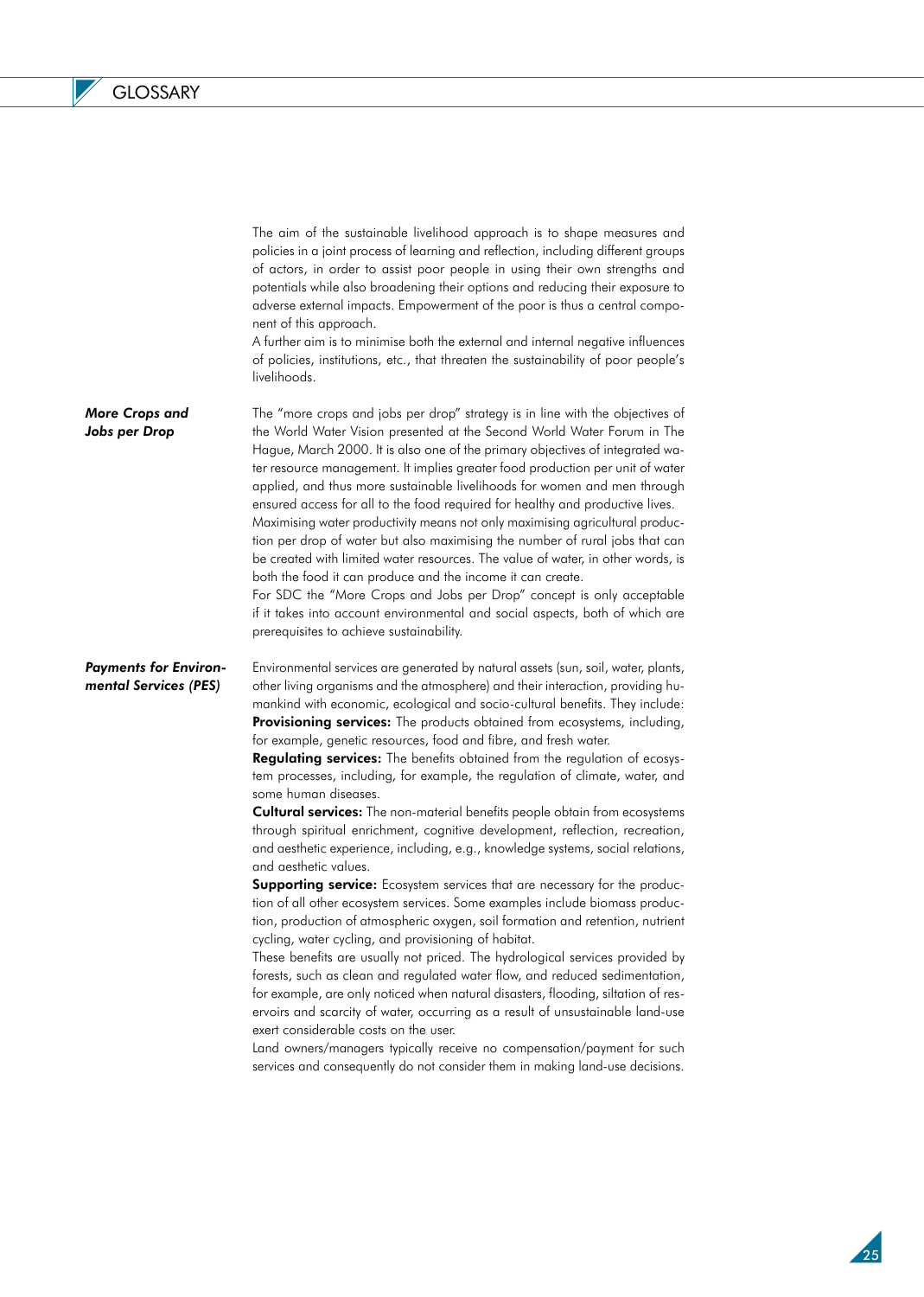|                                                                                                      | pensation mechanisms by which service providers are paid by service us-<br>ers. PES schemes in watersheds usually involve the implementation of market<br>mechanisms to compensate upstream landowners in order to maintain or<br>modify a particular land use, which is affecting the availability and/or quality<br>of the downstream water resources.                                                                                                                                                                                                                                                                                                                                                                                                                                                                                                                                                                                                                            |
|------------------------------------------------------------------------------------------------------|-------------------------------------------------------------------------------------------------------------------------------------------------------------------------------------------------------------------------------------------------------------------------------------------------------------------------------------------------------------------------------------------------------------------------------------------------------------------------------------------------------------------------------------------------------------------------------------------------------------------------------------------------------------------------------------------------------------------------------------------------------------------------------------------------------------------------------------------------------------------------------------------------------------------------------------------------------------------------------------|
| <b>Polluter Pays</b><br>Principle                                                                    | The Polluter Pays Principle is based on an economic approach to pollution<br>control, designed to ensure that the polluter bears the cost of pollution dam-<br>age and/or the costs incurred in controlling pollution - otherwise known as<br>abatement costs.                                                                                                                                                                                                                                                                                                                                                                                                                                                                                                                                                                                                                                                                                                                      |
|                                                                                                      | The OECD describes it as "the principle to be used for allocating costs of pollution<br>prevention and control measures to encourage rational use of scarce environmen-<br>tal resources and to avoid distortions in international trade and investment".                                                                                                                                                                                                                                                                                                                                                                                                                                                                                                                                                                                                                                                                                                                           |
| Poverty                                                                                              | Poverty is multifaceted and cannot be restricted to a lack of income alone (the<br>poverty line in developing countries is generally defined as an income of one U.S.<br>dollar per day per capita) or to inadequate food consumption (e.g. a minimal<br>calorie intake). Poverty has a qualitative as much as a quantitative aspect. Gen-<br>erally speaking, poverty means privation and lack of well-being. Poverty cannot<br>only be defined from the outside, the poor themselves must also be involved, i.e.<br>understanding poverty requires both intimate and external knowledge. Only if all<br>dimensions and perceptions of poverty are considered, will the individual, social<br>and primarily cultural diversity of human lives also be recognized.                                                                                                                                                                                                                  |
| Pro-Poor                                                                                             | Focusing activities on the low-income segments of society, which often have<br>inadequate access to water and other resources or services. "Pro-poor" im-<br>plies that the overall aim is beneficial towards the poor, while "poverty fo-<br>cused" implies a greater degree of targeting.                                                                                                                                                                                                                                                                                                                                                                                                                                                                                                                                                                                                                                                                                         |
| Precautionary<br>Principle                                                                           | The precautionary principle provides guidance for governance and manage-<br>ment systems in response to uncertainty. The most widely accepted and cited<br>version of the precautionary principle in the environmental context is Principle<br>15 of the Rio Declaration, which states:<br>"In order to protect the environment the precautionary approach shall be<br>widely applied by States according to their capabilities. Where there are<br>threats of serious or irreversible damage, lack of full scientific certainty shall<br>not be used as a reason for postponing cost-effective measures to prevent<br>environmental degradation"<br>In general terms, the precautionary approach involves a shift of emphasis in<br>governance of environmental risk, from reacting to clearly defined problems<br>as they arise, to recognising uncertainty and ignorance, anticipating harm, pre-<br>venting problems, taking cautious action, and monitoring potential impacts. |
| <b>Private Sector</b><br><b>Participation (PSP)</b><br>see also Public-Private<br>Partnerships (PPP) | The participation of the private sector in delivery of water supplies, irrigation<br>and wastewater services has attracted much attention as a solution to systemic<br>problems of service delivery.<br>The basis for advocating PSP is the recognition that private commercial com-<br>panies tend to operate services with greater efficiency and less waste than<br>government-run utilities, while managing to recover their costs. The level of<br>development and the suitability of private sector institutions in different settings<br>will strongly influence the form of participation.                                                                                                                                                                                                                                                                                                                                                                                  |

Payment schemes for environmental services (PES) are flexible and direct com-

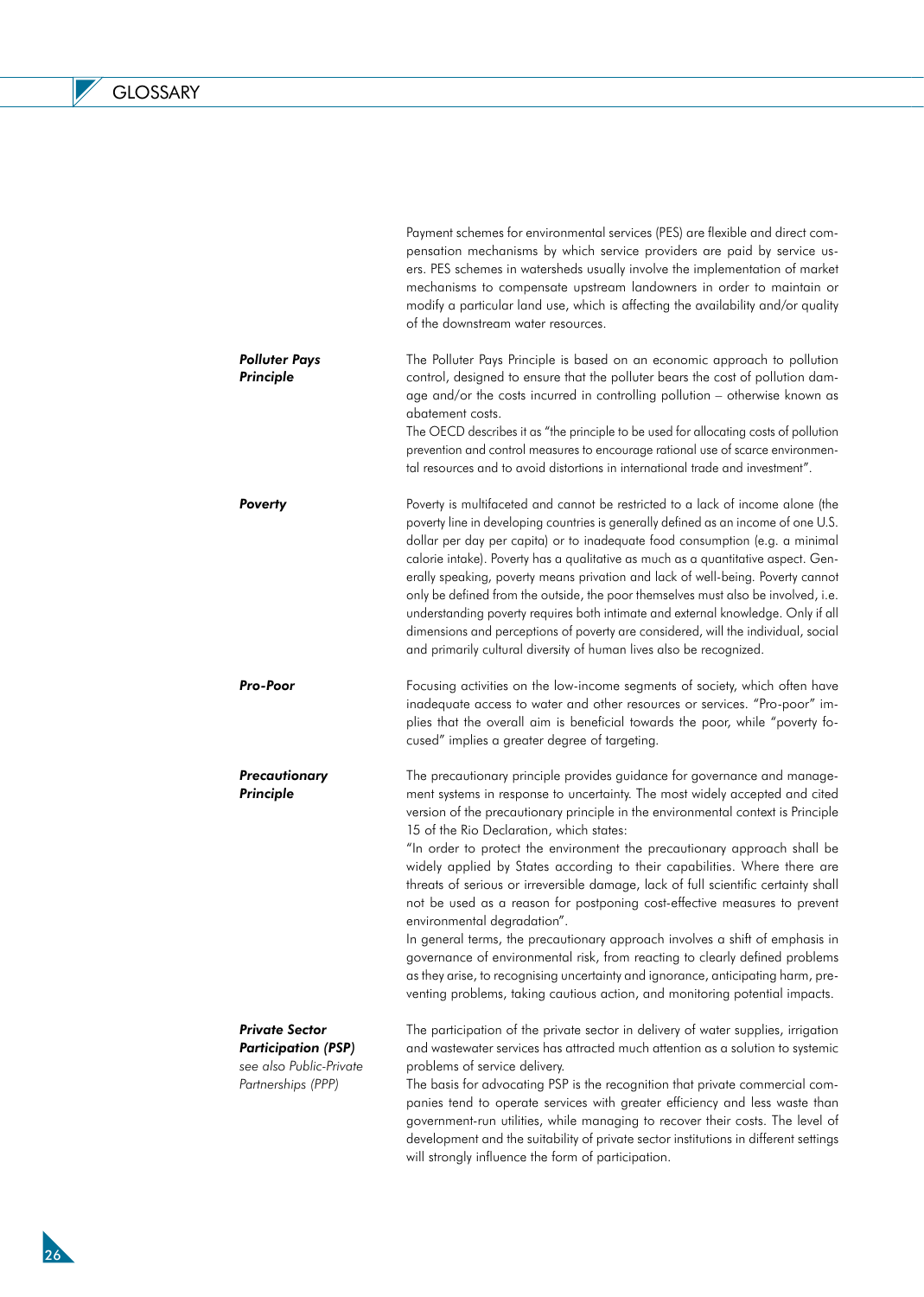Options are wide-ranging, from minimum private sector involvement, which could consist of contracting out the management of certain major installations; to full divestiture of responsibility for capital investment, operations, and commercial risk to autonomous water companies.

However, introducing marketplace economics into public health engineering has implications which have provoked considerable controversy, especially after a long period in which provision of water and sanitation infrastructure has been primarily regarded throughout the world as a public service to be provided from the public purse, or at least heavily subsidised.

The key issue is how to set up institutional arrangements that allow the commercial sector freedom to introduce marketplace efficiencies while guaranteeing access to services to those communities – by definition the poorest and least able to exercise influence politically or in the marketplace – who are already underserved and most at risk from public health hazards.

In private sector participation processes, the state remains the owner of water resources. It can delegate the distribution and sanitation management of water to private companies, but must retain the responsibility of guaranteeing social equity among the services provided.

*Privatisation*  A process in which the government transfers state-owned industries (e.g. water, electricity) to the private sector. This usually involves an offer for sale of shares in an industry to the general public.

#### *Public Goods*

*see also Common Good and Global Public Goods*

In common usage, "public good" is often incorrectly associated with "common good," or with such value-based goals as social equity, social justice and environmental sustainability. Its definition in economic theory is narrower, more precise, and contrasted specifically to "private good." A private good is one whose individual consumption is both excludable (my use of the good is not dependent on others use) and rivalrous (my use of the good could preclude use by another). This characterizes most market-based commercial/ commodity exchanges.

A public good is one that is non-excludable (all people have unimpeded access to it and can profit from it) and – in its pure form – non-rivalrous (the individual consumption of the good does not restrict that by another individual).

Strictly speaking common pool resources such as water do not qualify as public goods since their use is not non-rivalrous and use by one person does affect the use by others.

### *Public-Private Partnerships (PPP)*

see also Private-Sector Participation (PSP)

An agreement between the public sector and a private sector entity, whereby both parties share risks, responsibilities, and in some cases investments.

Inviting the participation of the private sector has recently been recognised as a means of making water supply and sanitation services more efficient and cost-effective, while raising revenue to improve long-term sustainability and generate investment for new infrastructure. Privatisation of public water companies can release public funds for other development activities and reduce administrative burdens. Developing countries can also benefit from the knowhow of commercial companies specialised in public services management. The involvement of the commercial private sector can help to underline the value of the natural resource and – given appropriate incentives – can also encourage measures to protect and conserve freshwater supplies.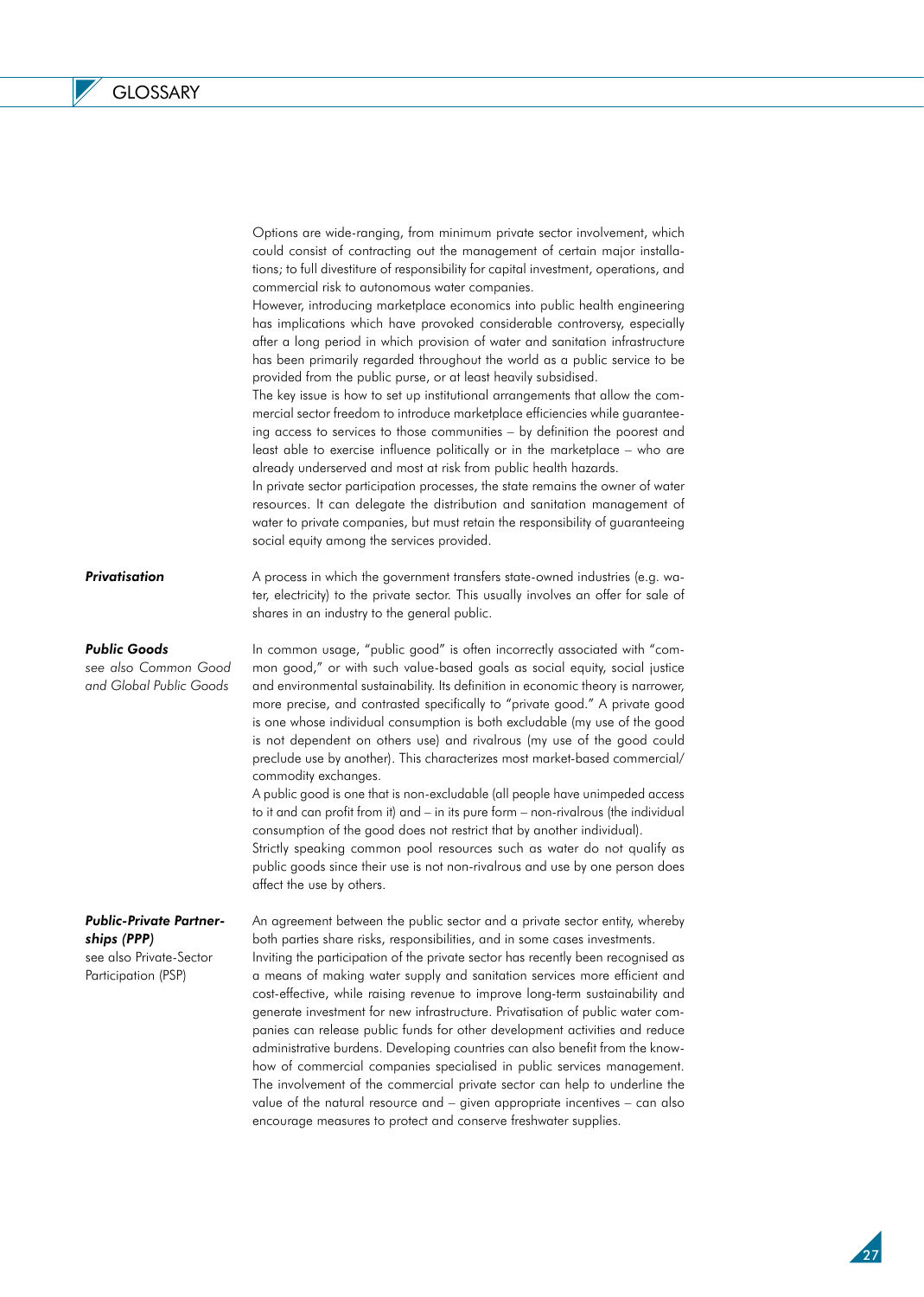$\mathbb L$ 

|                                              | quires that their respective roles be clearly defined within a legal framework.<br>The level of development in the country, including the level of skills and ca-<br>pacities within the commercial sector, and the nature of institutions in water-re-<br>lated sectors, will strongly influence the form of public-private partnerships.                                                                                                                                                                                                                                                                                                                                                                                                                                                                                                                                                                                                                                                                                                                                                                                                                                                                                                                                                                       |
|----------------------------------------------|------------------------------------------------------------------------------------------------------------------------------------------------------------------------------------------------------------------------------------------------------------------------------------------------------------------------------------------------------------------------------------------------------------------------------------------------------------------------------------------------------------------------------------------------------------------------------------------------------------------------------------------------------------------------------------------------------------------------------------------------------------------------------------------------------------------------------------------------------------------------------------------------------------------------------------------------------------------------------------------------------------------------------------------------------------------------------------------------------------------------------------------------------------------------------------------------------------------------------------------------------------------------------------------------------------------|
| <b>Public-Public Partner-</b><br>ships (PUP) | A public sector company assists in the development of another public sector<br>operation. The use of "twinning" as a mechanism of capacity building pro-<br>vides a prototype for PUPs.<br>The public sector has a key role to play in the sustainable development of the<br>world's water services for all of its citizens - rich and poor. The general notion<br>of public-public partnerships (PUPs) is a form of international cooperation and<br>action whereby existing, experienced public service agencies partner others to<br>help them build capacity, on the basis of mutual, not for profit, support.<br>Given the difficult conditions for privatisation in most developing countries,<br>capacity building, know-how transfer and financing through co-operation<br>with state-owned enterprises and with state agencies from other countries is a<br>particularly promising alternative.                                                                                                                                                                                                                                                                                                                                                                                                         |
| <b>Rainfed Agriculture</b>                   | A farming system in which crop water needs are met by natural precipitation.                                                                                                                                                                                                                                                                                                                                                                                                                                                                                                                                                                                                                                                                                                                                                                                                                                                                                                                                                                                                                                                                                                                                                                                                                                     |
| <b>Scarcity</b>                              | An area is experiencing water scarcity when annual water supplies drop below<br>1,000 m <sup>3</sup> per person. Water scarcity is grouped into three categories: physical<br>water scarcity, economic water scarcity, and little or no water scarcity. If the<br>primary water supply (PWS) of a country exceeds 60 percent of its potentially<br>utilizable water resources (PUWR), it faces physical water scarcity. Even with<br>the highest efficiency and productivity, the country will not be able to meet<br>the demands of its domestic, industrial and agricultural sectors, nor satisfy<br>its environmental needs. Water will be diverted from agriculture to other sec-<br>tors and food will have to be imported, while costly investments will have to<br>be made in desalinisation plants. Countries facing economic scarcity have<br>sufficient PUWR to meet the additional PWS, but have to increase their PWS<br>through storage and supply systems by more than 25 percent. Most of these<br>countries will face serious problems, both financially and in terms of capacity,<br>in increasing their PWS by these levels. They need to put considerable efforts<br>into improving the efficiency of their water use by applying a policy of sustain-<br>able management of water resources. |
| Stakeholder                                  | Individuals or representatives of a group who have an interest in a particular<br>decision. This includes people who influence a decision, or can influence it,<br>as well as those affected by it.                                                                                                                                                                                                                                                                                                                                                                                                                                                                                                                                                                                                                                                                                                                                                                                                                                                                                                                                                                                                                                                                                                              |
| <b>Subsidiarity Principle</b>                | "Responsibilities for water related services and resource management need to<br>be decentralised to the lowest appropriate administrative level according to<br>the concept of subsidiarity."<br>The intent of this principle is to discourage the perpetuation of centralised<br>command structures in authorities responsible for water resource manage-<br>ment. Such structures, seen as disciplined and managerially accountable,<br>tend to inhibit participation by stakeholders in decision-making on service<br>delivery. However, the "lowest appropriate administrative level" should not<br>be a level without the resources, clout or technical expertise to take informed<br>and effective decisions.                                                                                                                                                                                                                                                                                                                                                                                                                                                                                                                                                                                              |

A balanced partnership between public authorities and the private sector re-

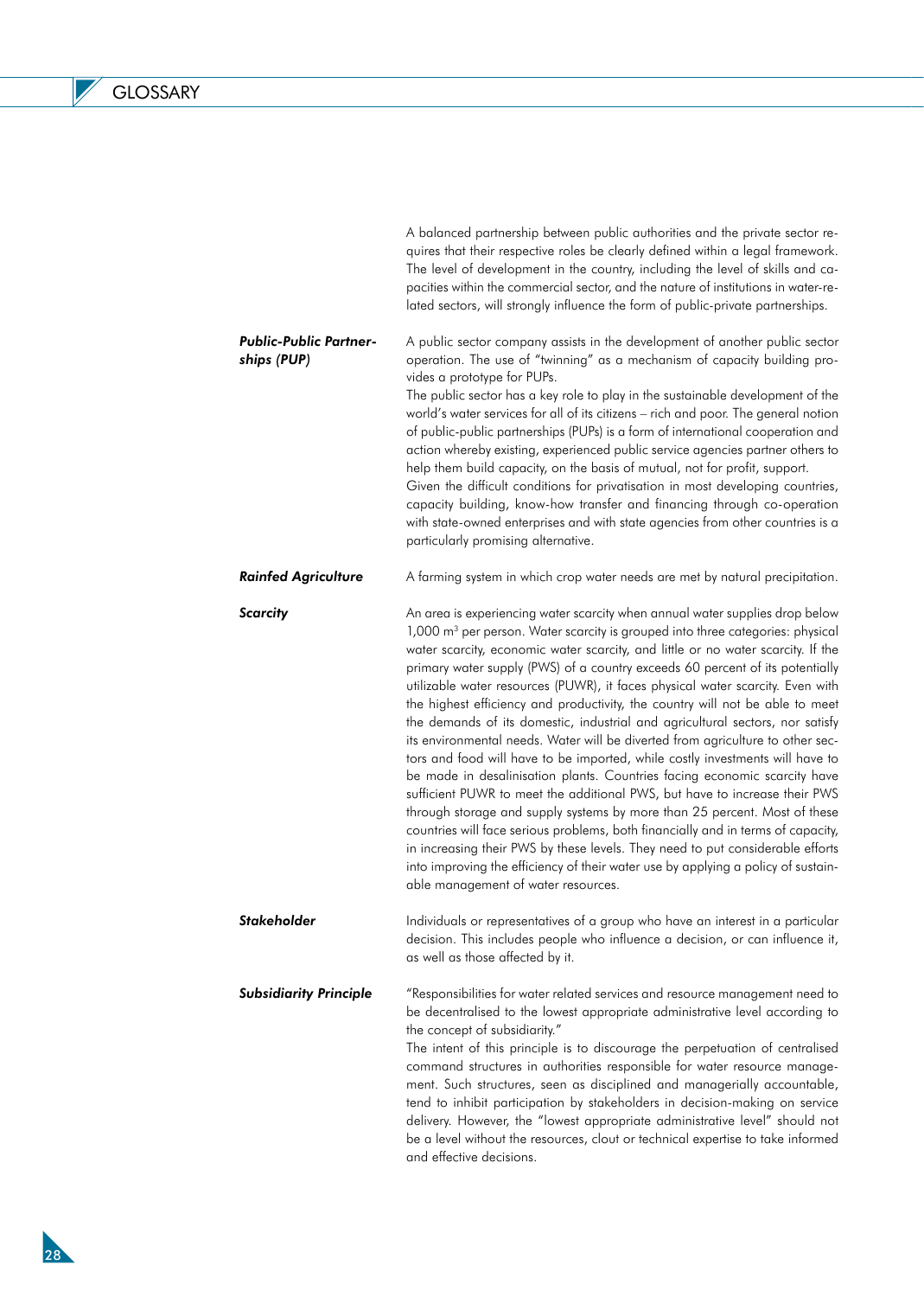$\overline{\mathscr{S}}$ 

|                                | Subsidiarity must not be allowed to mean abandonment of responsibility;<br>rather it should encourage the mobilisation of resources and inputs at all lev-<br>els, as well as capacity building to allow greater decentralisation of decision<br>making on a progressive basis.                                                                                                                                                                                                                                                                                                                                                                                                                                                                                                                                                                                                                                                                                                                                                                                                                                                                                                                                                                                                                                                                                                                                                                                                                                                                                                                         |
|--------------------------------|---------------------------------------------------------------------------------------------------------------------------------------------------------------------------------------------------------------------------------------------------------------------------------------------------------------------------------------------------------------------------------------------------------------------------------------------------------------------------------------------------------------------------------------------------------------------------------------------------------------------------------------------------------------------------------------------------------------------------------------------------------------------------------------------------------------------------------------------------------------------------------------------------------------------------------------------------------------------------------------------------------------------------------------------------------------------------------------------------------------------------------------------------------------------------------------------------------------------------------------------------------------------------------------------------------------------------------------------------------------------------------------------------------------------------------------------------------------------------------------------------------------------------------------------------------------------------------------------------------|
| Transboundary<br><b>Waters</b> | The waters of a number of major rivers are shared between two or more<br>countries in the developing world. There are 261 watersheds which cross the<br>political boundaries of two or more countries. These international basins cover<br>45 percent of the earth's land surface, affect about 40 percent of the world's<br>population, and account for approximately 60 percent of global river flow. In<br>some cases, the geographical basin includes not only more than one single<br>national territory, but several autonomous states within one of the countries.<br>Generalized legal principles for the management of transboundary waters<br>are currently defined by the Convention on the Non-Navigational Uses of<br>International Watercourses, ratified by the UN General Assembly in 1997.<br>Although the idea of the international river basin organisations (RBOs) enjoys<br>the support of international organisations, particularly UN bodies, it has so<br>far met with only modest success. This is not surprising, since a high degree<br>of common purpose is required to reach agreement over the sharing of the<br>waters of large international rivers. However, since this is a potential cause of<br>conflict, notably in the Middle East, efforts to bring the various countries and<br>states together to plan water resources development on a mutually agreed<br>basis clearly need to be emphasised. The International Network of Basin Or-<br>ganisations (INBO) exists to promote such mechanisms, which could become<br>a catalyst for inter-state co-operation. |
| Virtual Water                  | The concept of Virtual Water was coined to replace the term "embedded<br>water", which had little impact.<br>Virtual water is the amount of water required for the production of food or<br>other products. This amount can range from 10000 litres per kg for beef, to<br>800 litres per kg for milk.<br>Trade in virtual water allows countries with water scarcity to import products<br>that consume high levels of water and export products that consume low lev-<br>els, thus making water available for other purposes.<br>Including virtual water as a policy option requires a thorough understanding<br>of the impact of virtual water trade on the local, social, environmental, eco-<br>nomic and cultural situation. Local, national and regional food security should<br>be enhanced by appropriate agreements in agricultural products trade, while<br>respecting a nation's right to food sovereignty.                                                                                                                                                                                                                                                                                                                                                                                                                                                                                                                                                                                                                                                                                 |
| Wastewater                     | (1) A combination of liquid and water-carried pollutants from homes, busi-<br>nesses, industries or farms; a mixture of water and dissolved or suspended<br>solids.<br>(2) Water for which, because of quality, quantity or time of availability, dis-<br>posal is more economical than use at the time and point of its occurrence.<br>Waste water to one user may be a desirable supply to the same or another<br>user at a different location. Also referred to as Domestic Wastewater.                                                                                                                                                                                                                                                                                                                                                                                                                                                                                                                                                                                                                                                                                                                                                                                                                                                                                                                                                                                                                                                                                                              |
| Water-Borne<br>Diseases        | The term water-borne disease is often used loosely, to describe all diseases<br>carried and transmitted by water. Strictly speaking, water-borne diseases are<br>those in which the infectious agent is itself carried by water: diarrhoeal diseas-<br>es including typhoid, cholera and dysentery; and infectious hepatitis. Other<br>diseases are water-washed: skin diseases and eye diseases; or water-related,                                                                                                                                                                                                                                                                                                                                                                                                                                                                                                                                                                                                                                                                                                                                                                                                                                                                                                                                                                                                                                                                                                                                                                                     |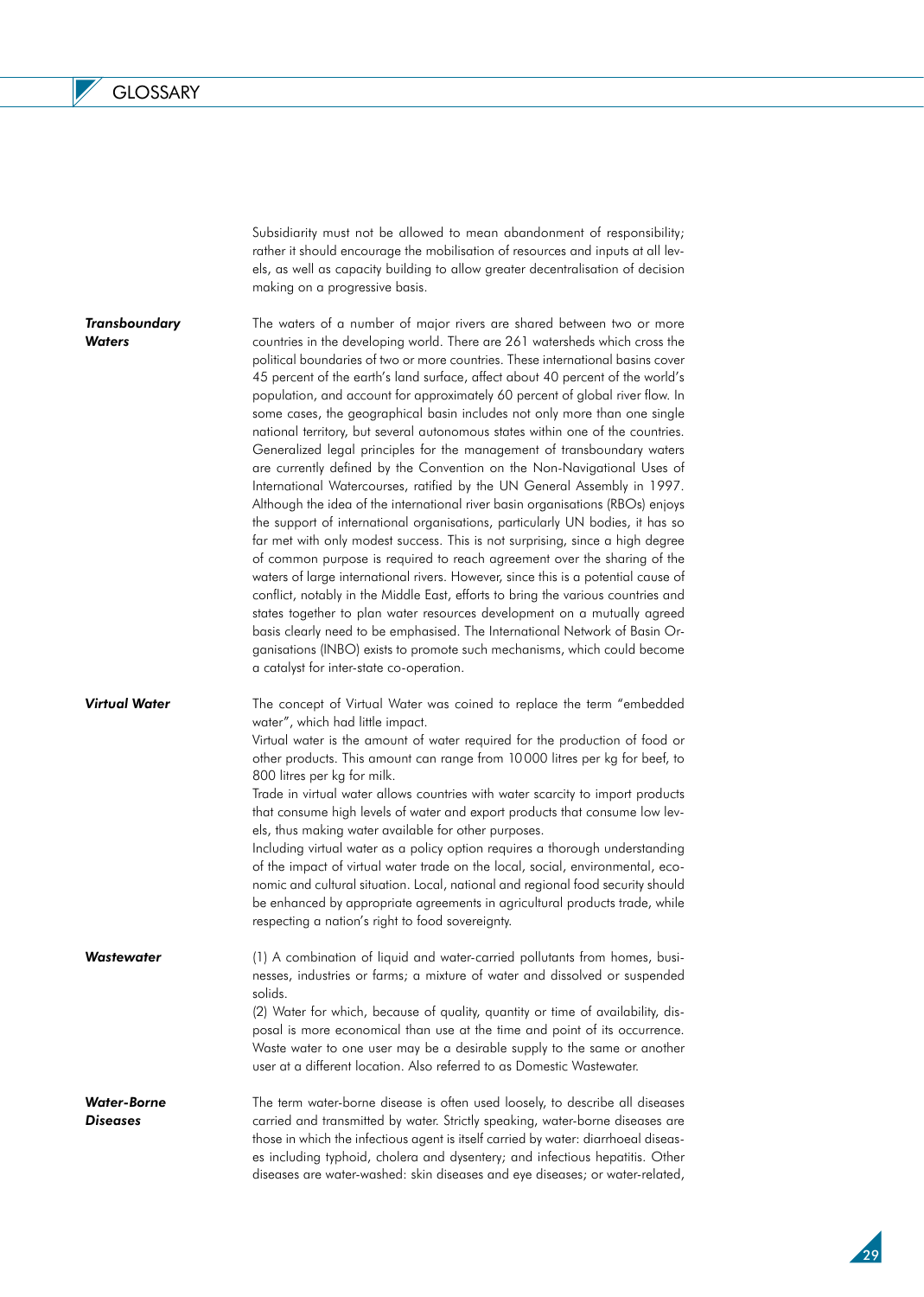$\mathbb{Z}$ 

|                                                         | schistosomiasis (via snails) and guinea-worm. These may be insect related, in<br>which case they are spread by an insect that breeds in water or inflicts bites<br>near it, as in the case of sleeping sickness (tsetse fly), malaria and yellow fever<br>(mosquito), or river blindness (black fly).<br>Other diseases are spread by poor sanitation; pathogens in human excreta<br>remain exposed or are washed into waterways. These include all diarrhoeal<br>diseases and parasites such as hookworm and roundworm. Lack of hygiene<br>plays an enormous role in the incidence of these diseases, with the exception<br>of water-related diseases.                                                                                                                                                                                                                                                                                                                                                                                                                                                                                                                                                                                                                                   |
|---------------------------------------------------------|-------------------------------------------------------------------------------------------------------------------------------------------------------------------------------------------------------------------------------------------------------------------------------------------------------------------------------------------------------------------------------------------------------------------------------------------------------------------------------------------------------------------------------------------------------------------------------------------------------------------------------------------------------------------------------------------------------------------------------------------------------------------------------------------------------------------------------------------------------------------------------------------------------------------------------------------------------------------------------------------------------------------------------------------------------------------------------------------------------------------------------------------------------------------------------------------------------------------------------------------------------------------------------------------|
| <b>Water Conflict</b>                                   | Water resources have rarely, if ever, been the sole source of violent conflict or<br>war. But this fact has led some international security "experts" to ignore or be-<br>little the complex and real relationships between water and security. Conflicts<br>currently arise in relation to the following:<br><b>Control of water resources</b> (state and non-state actors): in this case, water<br>supplies or access to water are at the root of tensions.<br>Use as a military tool (state actors): water resources, or water systems them-<br>selves, are used by a nation or state as a weapon during a military action.<br>Use as a political tool (state and non-state actors): water resources, or<br>water systems themselves, are used by a nation, state or non-state actor for<br>a political goal.<br>Terrorism (non-state actors): water resources, or water systems, are either tar-<br>gets or tools of violence or coercion by non-state actors.<br>Military target (state actors): water resource systems are targets of military<br>actions by nations or states.<br><b>Development disputes</b> (state and non-state actors): water resources or<br>water systems are a major source of contention and dispute in the context of<br>economic and social development. |
| <b>Water Course</b><br>see also Transboundary<br>Waters | A system of surface waters and ground waters, constituting a unitary whole<br>by virtue of their physical relationship, and normally flowing into a common<br>end point.                                                                                                                                                                                                                                                                                                                                                                                                                                                                                                                                                                                                                                                                                                                                                                                                                                                                                                                                                                                                                                                                                                                  |
| <b>Water Cycle</b>                                      | The paths water takes through its various states - vapour, liquid, solid - as<br>it moves through oceans, the atmosphere, as groundwater and in streams,<br>by means of precipitation, infiltration, evapotranspiration and condensation,<br>constitute the water cycle.                                                                                                                                                                                                                                                                                                                                                                                                                                                                                                                                                                                                                                                                                                                                                                                                                                                                                                                                                                                                                  |
| <b>Water Governance</b>                                 | Water governance refers to the range of political, organisational and ad-<br>ministrative processes through which communities articulate their interests,<br>their inputs are absorbed, decisions are made and implemented and decision<br>makers are held accountable in the development and management of water<br>resources and delivery of water services.                                                                                                                                                                                                                                                                                                                                                                                                                                                                                                                                                                                                                                                                                                                                                                                                                                                                                                                            |
| <b>Water Ownership</b>                                  | It is important to distinguish between ownership of water, and the right to have<br>access to water and use it. Regulation of the resource can only arise out of the<br>recognition, explicit or implicit, that the government has the right to manage<br>the resource for the public good. Most governments expressly own water, and<br>the protection of the resource is therefore a public function to which individual<br>rights are subservient.                                                                                                                                                                                                                                                                                                                                                                                                                                                                                                                                                                                                                                                                                                                                                                                                                                     |

in which case the disease is spread via an organism living in water, such as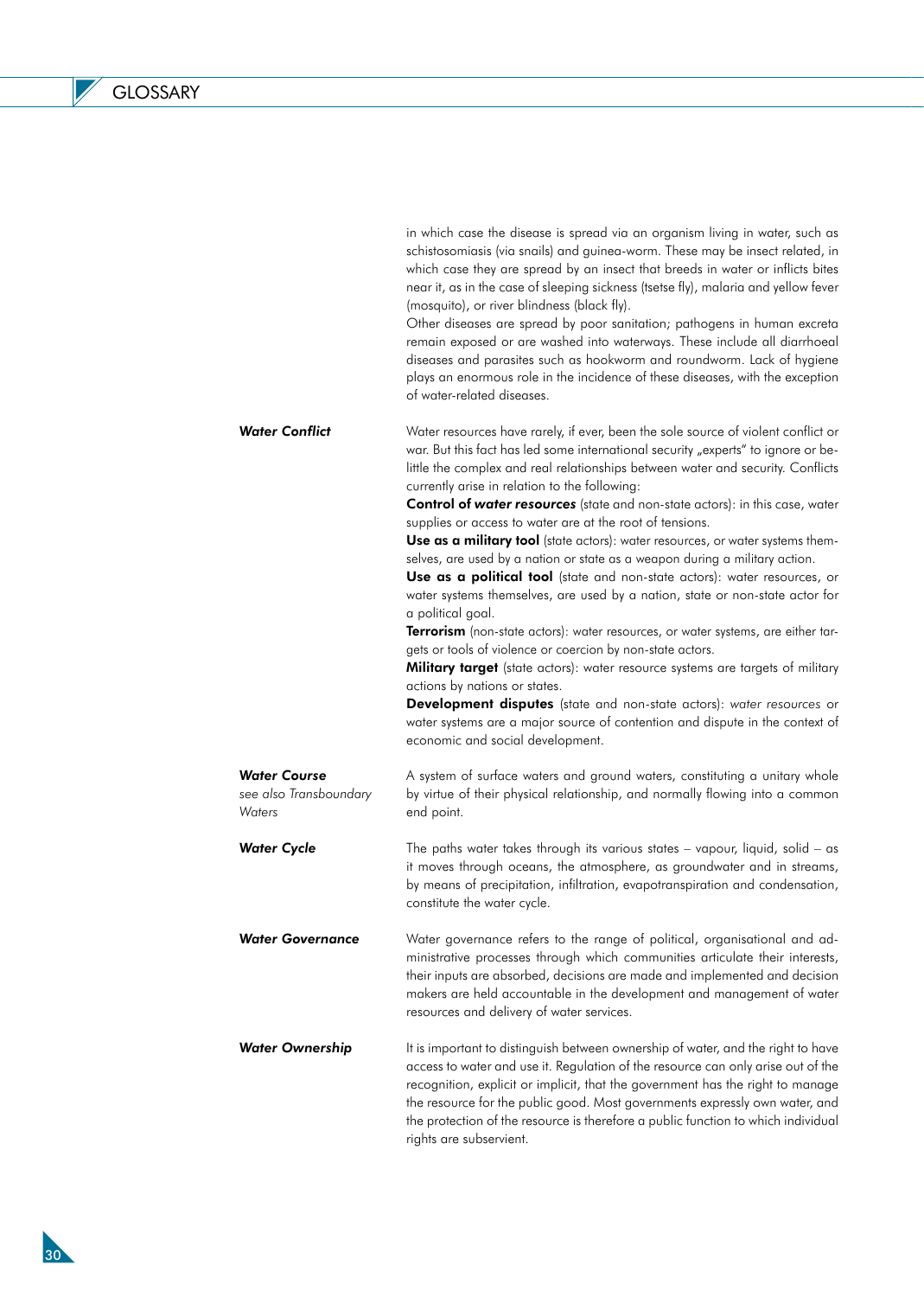The right to use water is based either on customary or statutory claims. In order to be regulated, these must be clearly identified. Customary rights may include the right to expropriate, use or trade water; based on these can be built systems of community ownership or use and water charges. While building upon existing systems is often the surest and most acceptable route to implementation, systems based only on customary rights may not be able to assure efficient and equitable allocation of a scarce resource.

A system of water law needs not only mechanisms of ensuring access to water (water rights) but also a system of obligations regarding usage and control of the levying of water charges by individuals (restriction of rights).

*Water Resources*  Distinction is made between renewable and non-renewable water resources. Non-renewable water resources, including so-called fossil waters, are not replenished at all by nature, or require a very long time for replenishment. Renewable water resources comprise groundwater aquifers and surface water such as rivers and lakes. They are recharged through the hydrological cycle, but can be overexploited.

> Freshwater resources can be subdivided into blue and green water. Blue water refers to the water flows in groundwater and surface water (river, lakes). It represents the water that can be withdrawn e.g. for irrigation or is available for *in-situ* water use like navigation. In areas without enough green water in the soil to achieve satisfactory crop growth, crops can be irrigated with blue water.

> Green water is defined as the fraction of water that is evapotranspired, i.e. the water supply for all non-irrigated vegetation. Green water can be called either productive with respect to plant production (if transpired by crops or natural vegetation) or non-productive (if evaporated from soil, open water or interception in the canopies of trees and plants).

*Water Transfer*

Water transfer is the act or process whereby water is brought into an area or region which would not naturally receive it. Typically, it refers to the artificial transport of water through aqueducts, canals, or pipelines from one water basin, drainage area, or hydrographic area to another, which affects natural surface and groundwater drainage and flow patterns in both the water exporting and importing areas.

In terms of a Water Banking or Water Marketing concept, actions to move water from areas of low use to areas of high use place a more realistic monetary value on water as a scarce economic commodity and result in enhanced economic efficiency. However, considerable public concern and controversy surround this practice. Concerns focus primarily on issues relating to altering the natural flows of surface and ground waters, adverse environmental and habitat impacts on water exporting areas, limitations placed on the long-term growth and development of the water exporting region or hydrographic area, the potentially adverse hydrologic effects on groundwater (water table and aquifer) conditions in the exporting area. and the dependency of water-importing areas on continued diversions and water importations.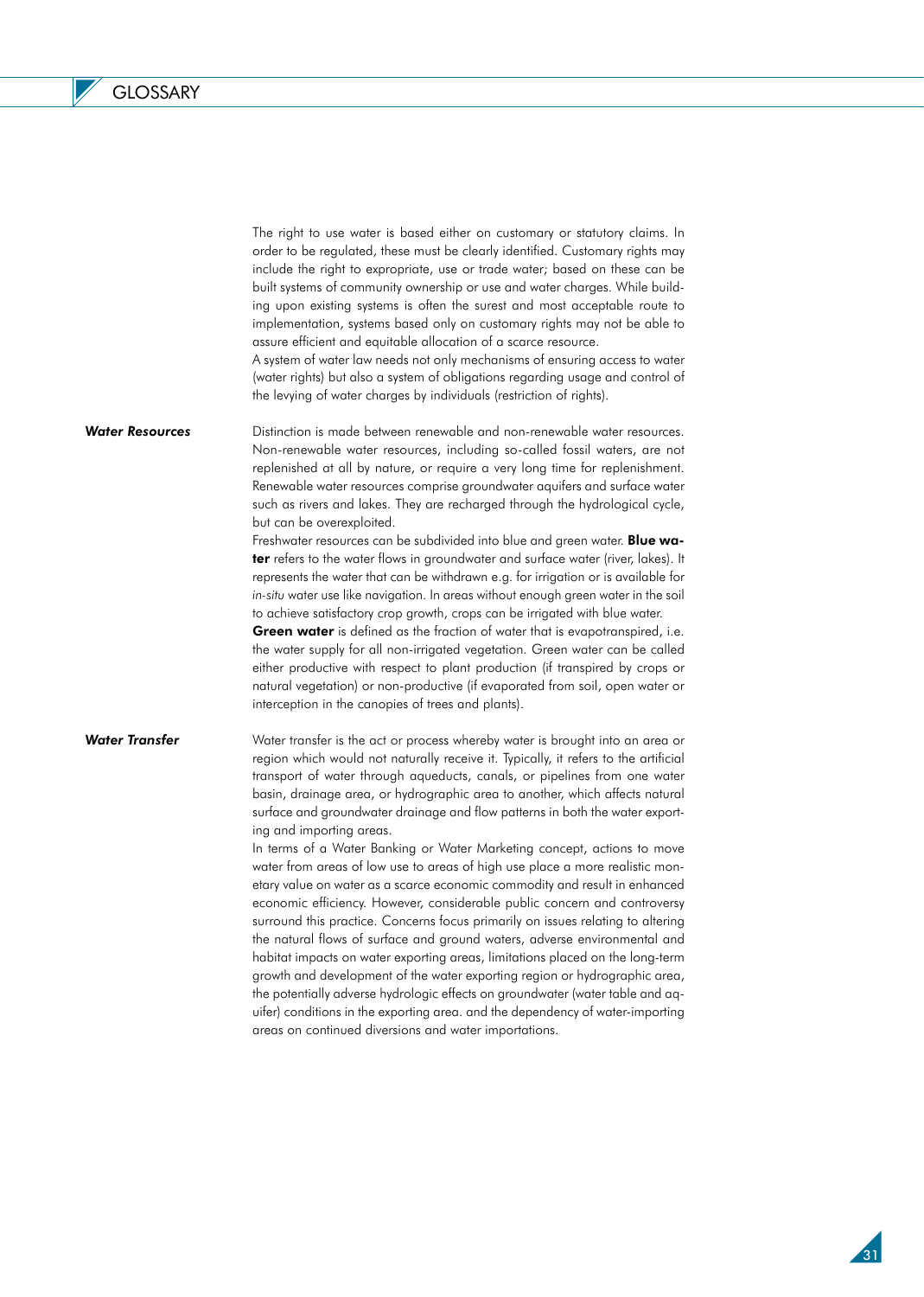L

| <b>Water Users</b><br><b>Association</b> | Water Users Associations normally comprise a formal, usually legally bound<br>group of water users, often located around a particular canal or borehole,<br>with responsibility for managing and maintaining the part of the system that<br>serves them. These Associations exist as a result of government determination,<br>often with donor support, to devolve some of the responsibility for the man-<br>agement and maintenance of irrigation or domestic water and wastewater<br>services from central governments onto users. Motivated by the search for<br>efficiency and cost savings, Water Users Associations can be seen as a form<br>of privatisation, with the government agency adopting the role of service pro-<br>vider rather than operator.<br>Water Users Associations are also a means of community participation and<br>community ownership of management and operation. In principle, their crea-<br>tion should lead to greater user commitment and reduced government inter-<br>vention. |
|------------------------------------------|----------------------------------------------------------------------------------------------------------------------------------------------------------------------------------------------------------------------------------------------------------------------------------------------------------------------------------------------------------------------------------------------------------------------------------------------------------------------------------------------------------------------------------------------------------------------------------------------------------------------------------------------------------------------------------------------------------------------------------------------------------------------------------------------------------------------------------------------------------------------------------------------------------------------------------------------------------------------------------------------------------------------|
| <b>Water Use Categories</b>              | Water use categories are defined in relation to IWRM by the Global Water<br>Partnership (GWP).                                                                                                                                                                                                                                                                                                                                                                                                                                                                                                                                                                                                                                                                                                                                                                                                                                                                                                                       |
|                                          | Water for People refers to the drinking water sector and to sanitation serv-<br>ices;                                                                                                                                                                                                                                                                                                                                                                                                                                                                                                                                                                                                                                                                                                                                                                                                                                                                                                                                |
|                                          | Water for Food refers to the farming sector including livestock and fisheries<br>and rainfed or irrigated cultivation of food, feed or fibre crops;<br>Water for Nature refers to the source of water as well as to the availability<br>of water for nature and for the preservation of ecosystems (wetlands, coastal,                                                                                                                                                                                                                                                                                                                                                                                                                                                                                                                                                                                                                                                                                               |
|                                          | marine and terrestrial ecosystems);                                                                                                                                                                                                                                                                                                                                                                                                                                                                                                                                                                                                                                                                                                                                                                                                                                                                                                                                                                                  |
|                                          | Water for Other Uses refers mainly to the use of water for industry, energy<br>and transportation.                                                                                                                                                                                                                                                                                                                                                                                                                                                                                                                                                                                                                                                                                                                                                                                                                                                                                                                   |
|                                          | IWRM considers the water use of all the different categories together as well<br>as the effects of each category on the others.                                                                                                                                                                                                                                                                                                                                                                                                                                                                                                                                                                                                                                                                                                                                                                                                                                                                                      |
| <b>Water User Rights</b>                 | The following types of rights can be identified in an analytical sense (the sum-<br>mary is not exhaustive):                                                                                                                                                                                                                                                                                                                                                                                                                                                                                                                                                                                                                                                                                                                                                                                                                                                                                                         |
|                                          | Absolute water ownership right. Water belongs to the property on which<br>it is found and is part of the real estate. The owner of the property also owns<br>the water. He may use it for any purpose whatsoever (ius utendi et abutendi).<br>Absolute user right. Water is owned by somebody else or another institu-<br>tion, often by the state as part of the public domain. The right to use, however,<br>in its purest sense is absolute. It is not attached to land or dependent on a<br>specific extraction point; it can be leased, sold, inherited or mortgaged, and<br>is not restricted to any type of effective and beneficial use. The owner can<br>hold it as an object of speculation. Only very few legal systems, e.g. in the<br>Western United States and in Chile, have a water right concept close to these<br>absolute user rights.                                                                                                                                                            |
|                                          | A relative user right may have some of the restrictions mentioned above.<br>Often, it is attached to land and specific extraction points; it cannot be sold<br>or transferred, mortgaged or inherited. It is restricted to a certain type of ben-<br>eficial and effective use: agriculture, cattle watering, drinking water supply.<br>Non-use can constitute loss of use rights, either temporary or indefinite. This<br>is a very common type of right and found all over the world.<br>A water permit (concession, licence) is acquired through administrative al-<br>location or authorisation. It may have time limitations on use and it may be<br>subjected to charges or fees, either for use or as a contribution to the water                                                                                                                                                                                                                                                                             |

management services.